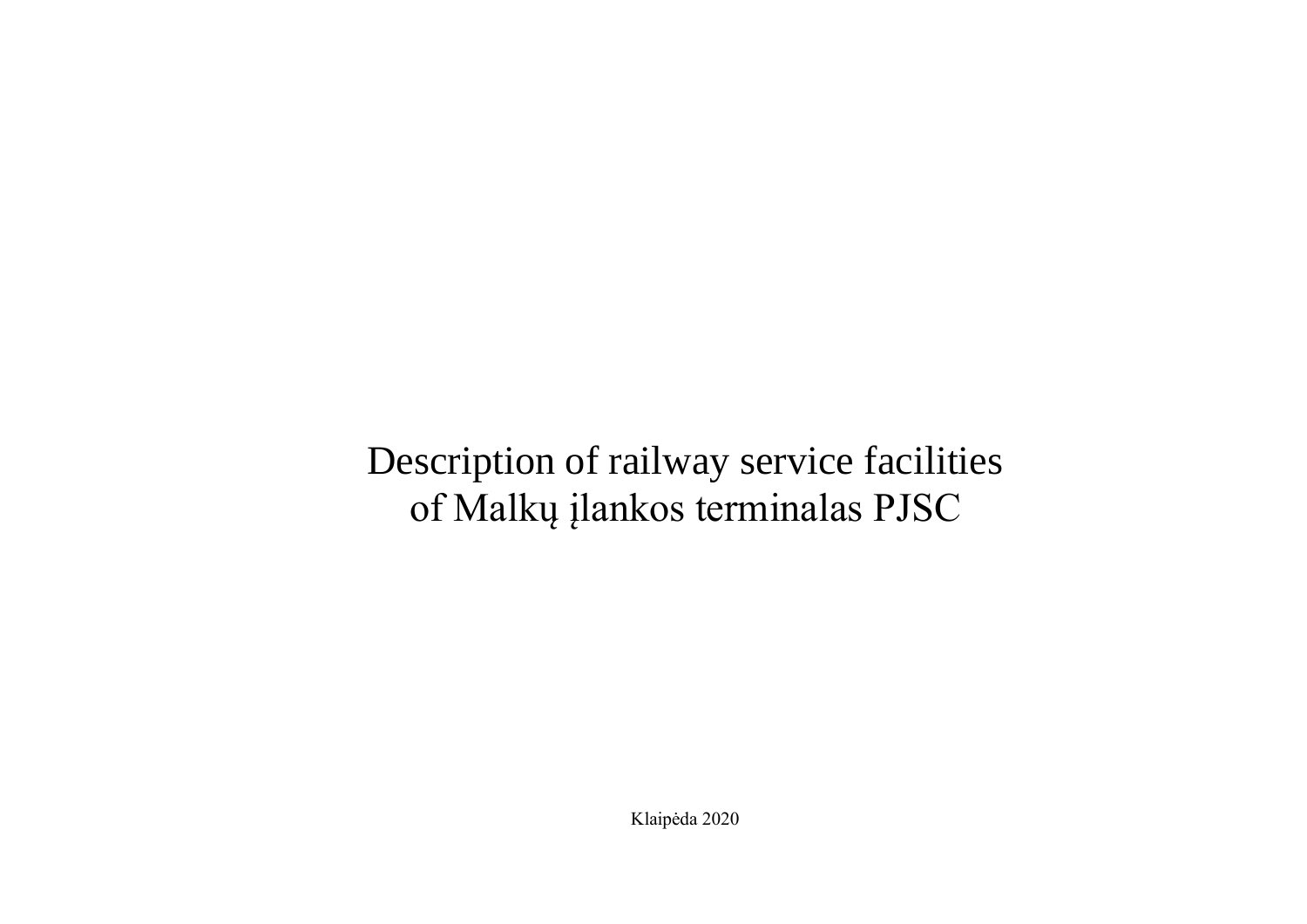## APPROVED BY Order No. 20-63 of Director of Malkų įlankos terminalas PJSC of 13 October 2020

| 1. General information |                                            |                                                                                                                                                                                                                                                                                                                                                                                                                                                                                                                                                                                                                                                                                                                            |  |  |  |
|------------------------|--------------------------------------------|----------------------------------------------------------------------------------------------------------------------------------------------------------------------------------------------------------------------------------------------------------------------------------------------------------------------------------------------------------------------------------------------------------------------------------------------------------------------------------------------------------------------------------------------------------------------------------------------------------------------------------------------------------------------------------------------------------------------------|--|--|--|
| 1.1                    | Introduction                               | 1.1.1. The purpose of the Railway Service Facility (hereinafter - the RSF) is to provide information on non-<br>discriminatory access to this RSF providing basic services (use of railway facilities) and to ensure that this access<br>to the RSF is available to railway companies (carriers), and companies specified in Part 3 of Article 28 of the<br>Railway Code, in a timely and appropriate manner.<br>1.1.2. Railway service facilities:<br>1.1.2.1. Access roads, accumulation roads, roads assigned to loading terminals;<br>1.1.3. The company shall provide the infrastructure manager with a description of the RSF ready for<br>publishing, to be included in the articles of association of the network. |  |  |  |
| 1.2                    | Operator of railway<br>service facilities  | Contact information:<br>Malkų įlankos terminalas PJSC<br>Minijos g. 180, LT-6.036<br>Klaipėda<br>Email info@mit.lt<br>www.mit.lt                                                                                                                                                                                                                                                                                                                                                                                                                                                                                                                                                                                           |  |  |  |
| 1.3                    | Validity period and<br>process of updating | 1.3.1. The description of RSF may be changed by the Order of the Director of the Company. The description<br>shall enter into force on the day of its publication and shall be updated if changes of content must be<br>changed.                                                                                                                                                                                                                                                                                                                                                                                                                                                                                           |  |  |  |
| 1. Services            |                                            |                                                                                                                                                                                                                                                                                                                                                                                                                                                                                                                                                                                                                                                                                                                            |  |  |  |
| 2.1                    | Service name                               | 2.1.1. Use of railway service facilities of Malkų įlankos terminalas PJSC.<br>2.1.2. More information about the service is available on the website at www.mit.lt                                                                                                                                                                                                                                                                                                                                                                                                                                                                                                                                                          |  |  |  |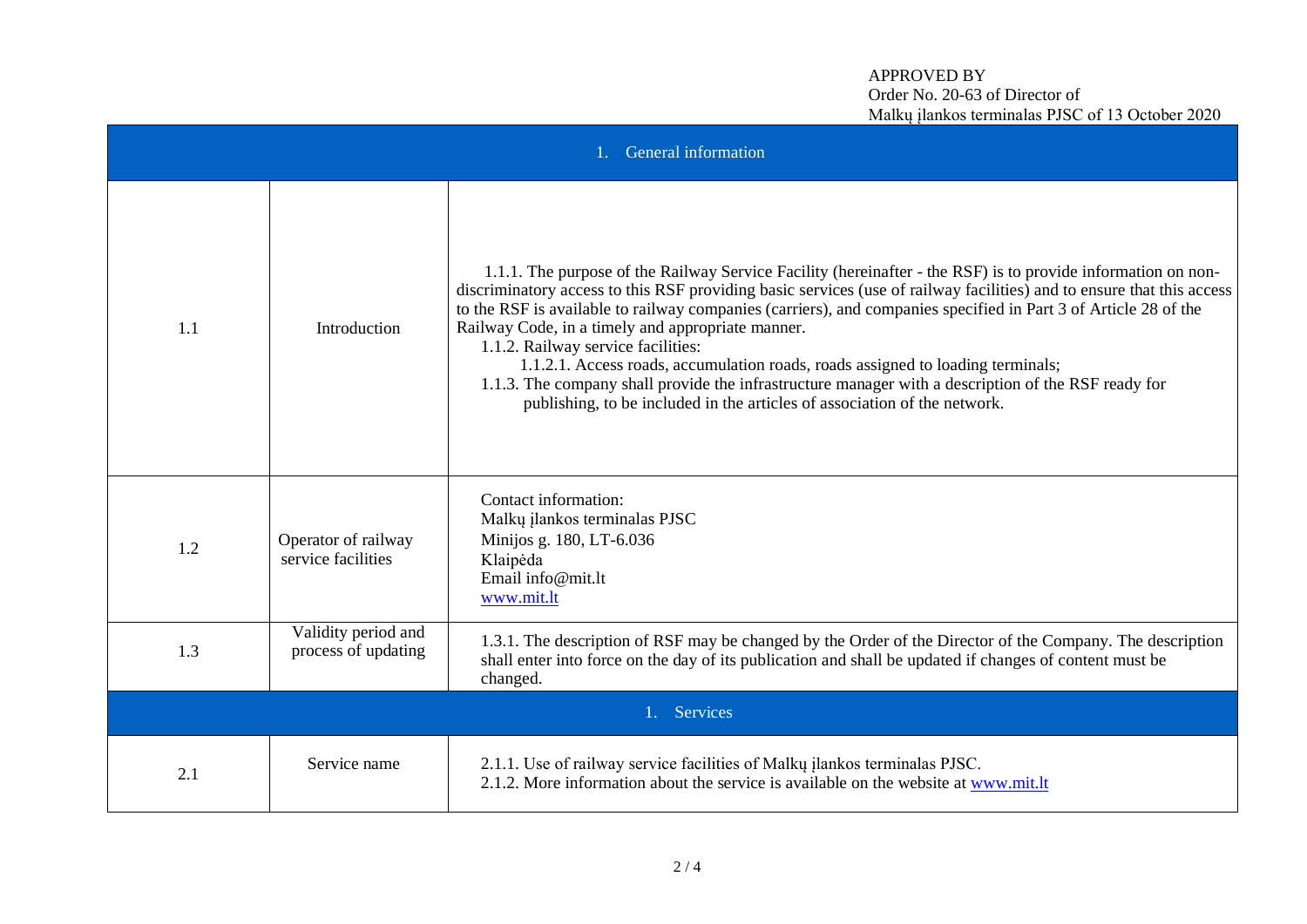| Description of service facilities<br>2. |                                                        |                                                                                                                                                                                                                                                                                                                                                                                                               |  |  |  |
|-----------------------------------------|--------------------------------------------------------|---------------------------------------------------------------------------------------------------------------------------------------------------------------------------------------------------------------------------------------------------------------------------------------------------------------------------------------------------------------------------------------------------------------|--|--|--|
| 3.1                                     | Object name                                            | Private joint-stock company Malkų įlankos terminalas                                                                                                                                                                                                                                                                                                                                                          |  |  |  |
| 3.1.1                                   | Location                                               | Minijos g. 180, LT-6.036 Klaipėda.<br>Access railways connected to the railway station Draugystė.                                                                                                                                                                                                                                                                                                             |  |  |  |
| 3.1.2                                   | Working hours                                          | The company is open 24 hours a day, 7 days a week.                                                                                                                                                                                                                                                                                                                                                            |  |  |  |
| 3.1.3                                   | <b>Technical characteristics</b>                       | Information about the equipment used by the Company is available at www.mit.lt                                                                                                                                                                                                                                                                                                                                |  |  |  |
| 3.1.4                                   | Planned changes in<br>technical characteristics        | Information on changes in the technical characteristics of RSF and temporary capacity constraints that may<br>have a significant impact on the operation of the service facility, including scheduled works, shall be provided<br>to customers via e-mail.                                                                                                                                                    |  |  |  |
| 4. Fees                                 |                                                        |                                                                                                                                                                                                                                                                                                                                                                                                               |  |  |  |
| 4.1                                     | Fee information                                        | 4.1.1. All information on the fees for the use of the services, mentioned in Paragraph 2.1 of the PIL, is<br>provided by calling +370 46 300656, or via email info@mit.lt<br>4.1.2. Information on the salary calculation methodology for the use of the services, mentioned<br>in Paragraph 2.1 of the PIL, is provided by calling +370 46 300656, or via email info@mit.lt                                  |  |  |  |
| 4.2                                     | Information about<br>discounts                         | 4.2.1. Information on the principles of application of discounts, offered to applicants, shall be provided in<br>accordance with the requirements of commercial confidentiality.                                                                                                                                                                                                                              |  |  |  |
| 5. Access conditions                    |                                                        |                                                                                                                                                                                                                                                                                                                                                                                                               |  |  |  |
| 5.1                                     | Legal requirements                                     | 5.1.1. Information on what details must be provided in the application for access to<br>Malkų įlankos terminalas PJSC service facilities and access to basic services is provided by phone +370<br>46 300656, or via email info@mit.lt                                                                                                                                                                        |  |  |  |
| 5.2                                     | <b>Technical conditions</b>                            | 5.2.1. Railway track width 1520mm<br>5.2.2. The total length of the train fitting in the access roads located in the Company's loading terminal is<br>2125.1m. (Track 1 - 470m, Track 2 - 437m, Track 3 - 424m, Track 4 - 424m, Track 26(6) - 370.1m.)<br>5.2.3. The traffic organization procedure is described in the access railway traffic organization manual<br>prepared by the infrastructure manager. |  |  |  |
| 5.3                                     | Provision of<br>railway related<br>services to oneself | 5.3.1. The Railway Company does not have the possibility to provide the Service to itself in the RSF located in<br>the Company's territory.                                                                                                                                                                                                                                                                   |  |  |  |
| 5.4                                     | IT systems                                             | 5.4.1. The Railway company does not need to use the Access IT owned by the RSF operator.                                                                                                                                                                                                                                                                                                                      |  |  |  |